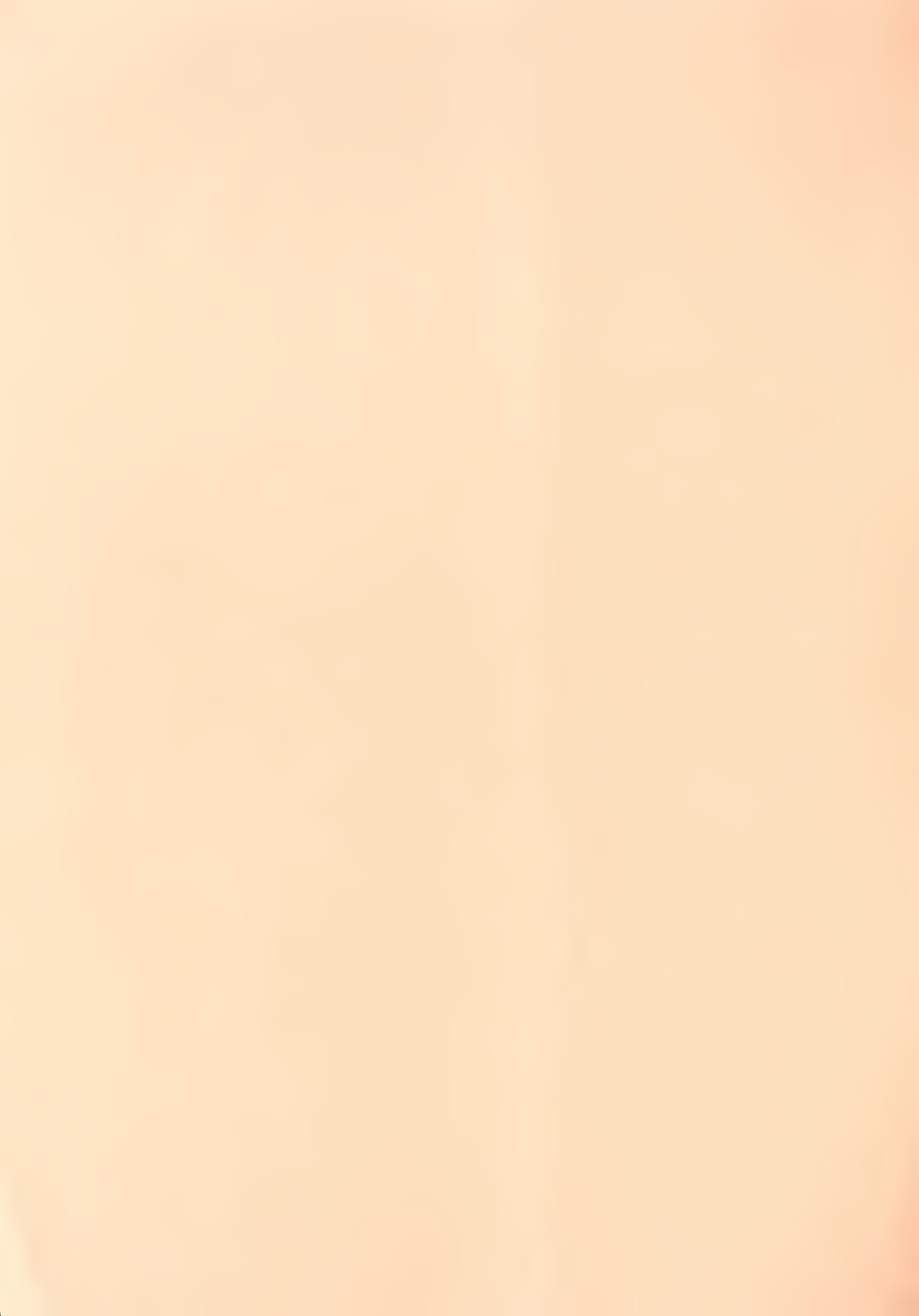## CHECKING PACKAGED AEROSOL PRODUCTS, LOW VISCOSITY

This procedure covers the checking of low viscosity type aerosol packaged products (see attached list for examples) and has been prepared as an addition to the package checking procedures presented in National Bureau of Standards Handbook 67.\* Reference to other procedures are those contained in Handbook 67.

The step-by-step procedure set forth below has been developed as a parallel to Steps <sup>1</sup> through <sup>5</sup> on page <sup>11</sup> of Handbook 67 which are directed to conventional standard-pack packages.

## Standard-Pack Packages, Aerosol Products (Low Viscosity)

(Low viscosity packaged aerosol products should be checked at a temperature between 70° to 80°F. The fumes released when emptying the containers may be toxic and/or flammable. The exhausting procedure should be conducted in a well-ventilated area or outdoors. No smoking should be permitted in the test area. The containers should not be punctured or subjected to temperatures in excess of 110°F.)

Step 1. - -Select a sample of 10 or more identical packages (identical as to labeled weight, brand, and commodity.) Remove any overcaps not required for dispensing the product.

Step 2. - - Check the gross weight of each package to determine the lightest and heaviest package in the sample. Record the gross weight of the lightest and heaviest package.

Step 3. --Following instructions on the container, prepare the lightest package for the checking procedure. If shaking is specified the shaking should be done according to the directions on the container. If no directions as to how the can should be shaken are given, shake the container with a wrist-twisting motion for 15 seconds at the approximate rate of one complete cycle per second.

<sup>\*</sup> Copies of Handbook 67 are available from the Superintendent of Document U. S. Government Printing Office, Washington, D. C. 20402, at 35 cents per copy. (Remittance must accompany order. Postage stamps not acceptable. )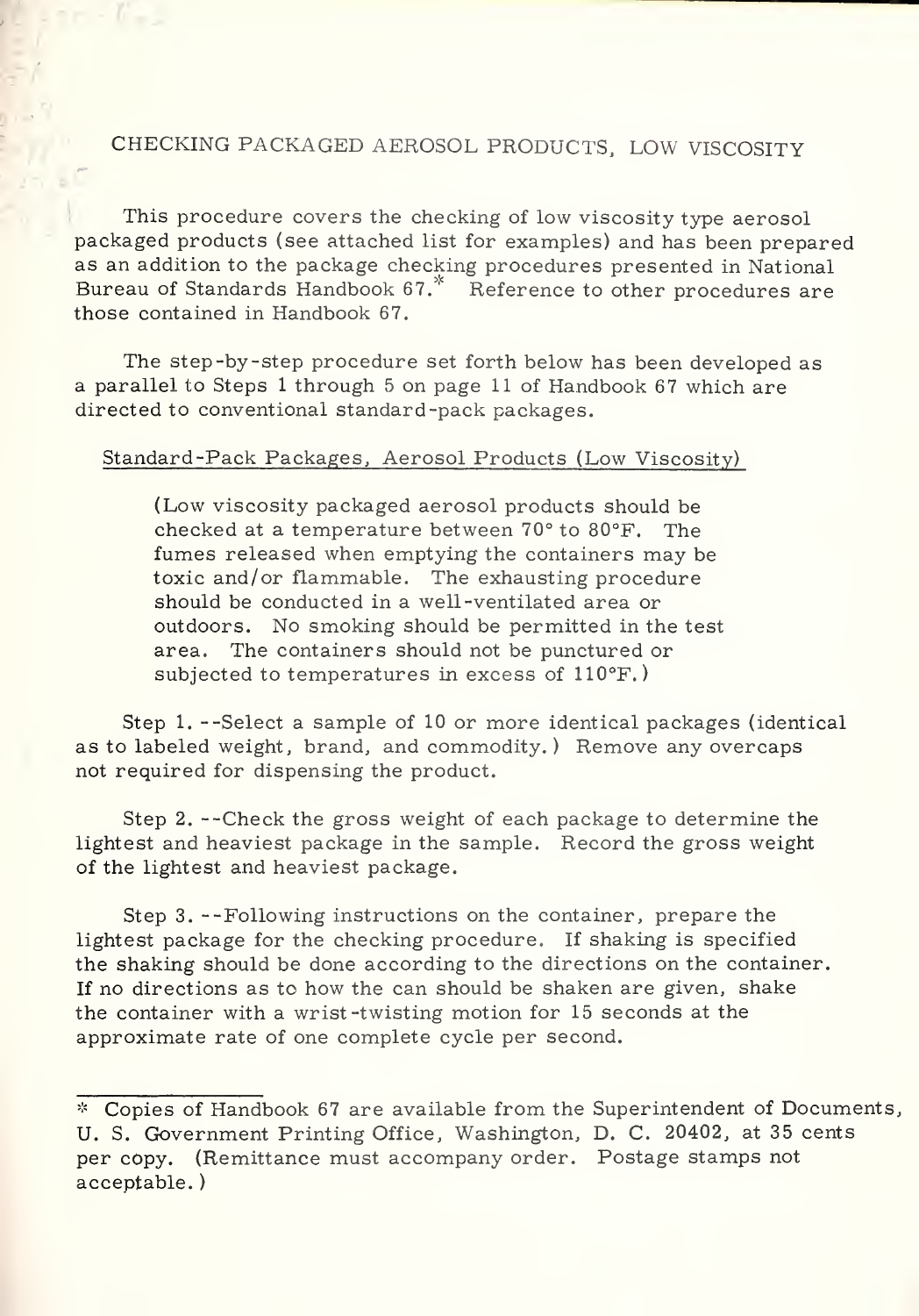Step 4, --Exhaust the lightest container by holding the valve actuator depressed until no additional product or gas is expelled. During this exhausting procedure the container should be held in the proper position (generally upright) as specified in the instructions on the package. (A lightweight, portable, test stand equipped with an adjustable valve-actuator depressor may be used for this operation. See Figure 1.) If any product remains, this should be expelled as completely as possible by holding the container in the hand with the valve-actuator depressed and alternately inverting the container and then restoring to the original test position at approximately ten second intervals until no additional product is delivered. In cases where the can becomes chilled during the initial exhausting period, it is very important to hold the can in the hand during the inverting procedure or permit the container to warm up to 70° to 80° F before concluding the evacuation with the inverting procedure.

A container with a metered valve cannot be emptied by holding the valve-actuator depressed. (A metered valve is defined as a valve that permits only a predetermined amount of product to be expelled each time the valve-actuator is depressed. ) The container will have to be emptied by alternately depressing and releasing the valve-actuator by hand until no additional product or gas is expelled.

Step 5. - -Rinse and dry the exterior of the container. (If the valve-actuator is removable, remove for cleaning and drying, and then replace.)

Step 6. --Weigh the empty container to determine the wet tare. (The wet tare is defined as the weight of the container plus any product that is not expelled during the exhausting procedure. )

Step 7. --Determine the test allowance by reference to the following table. (The test allowance is defined as the difference in the amount of product delivered through normal consumer usage and the amount of the product delivered through the procedure outlined in Step 4, as determined by laboratory investigation. )

| Labeled Weight of Package                                                        | Test Allowance                   |                      |
|----------------------------------------------------------------------------------|----------------------------------|----------------------|
|                                                                                  | Fractional                       | Decimal              |
| Zero to less than $1/2$ oz.<br>$1/2$ oz. to less than $3$ oz.<br>3 oz. or higher | Zero<br>$1/16$ oz.<br>$2/16$ oz. | Zero<br>0.06<br>0.13 |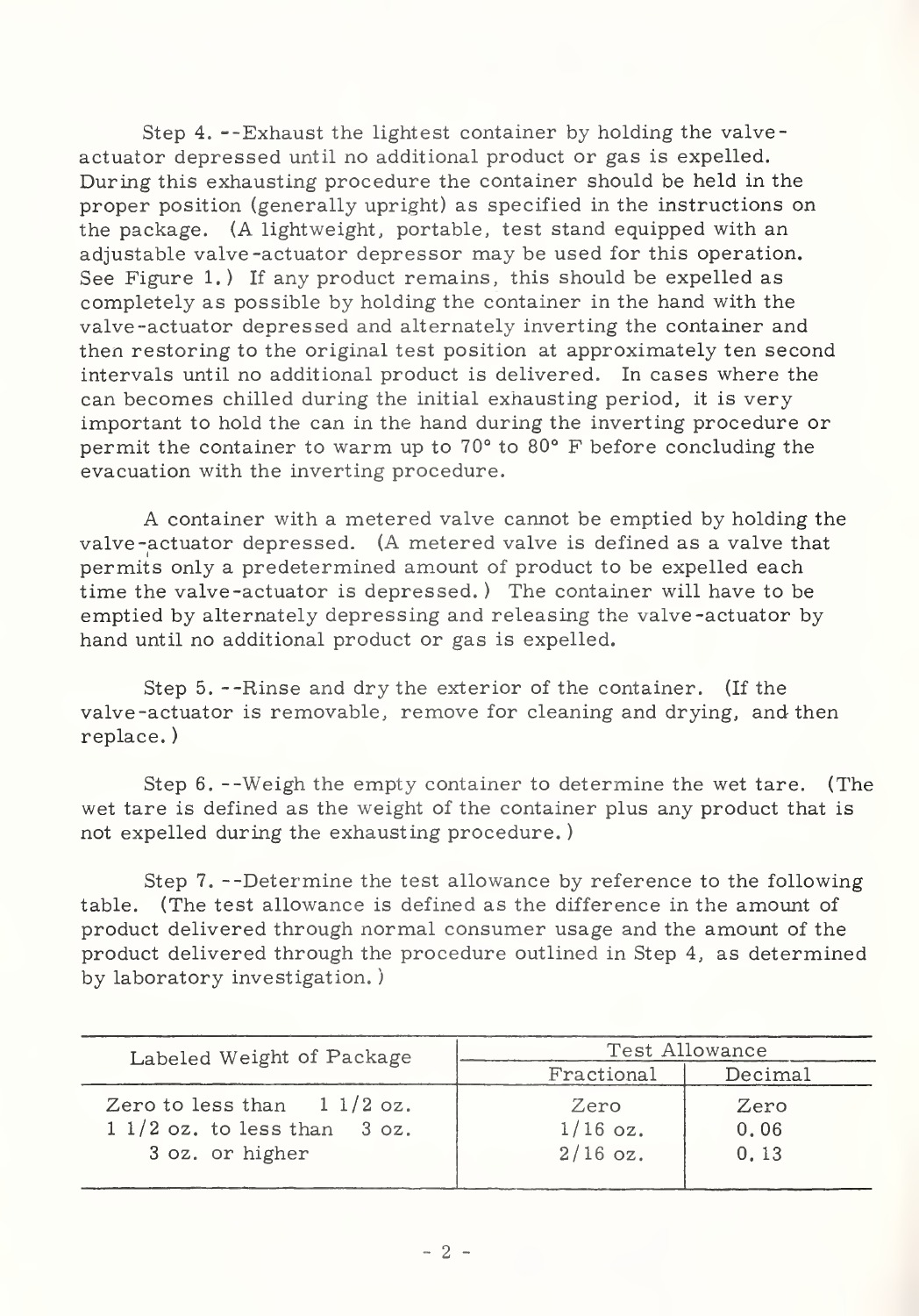Step 8. --Subtract the test allowance from the wet tare to obtain the corrected wet tare.

Step 9.--Subtract the corrected wet tare from the gross weight to obtain the adjusted net weight of the lightest package.

Step 10. --If the adjusted net weight of the lightest package at least equals the declared net weight it may be reasonable to assume that the lot is satisfactory.

Step 11. - -If the adjusted net weight of the lightest package is less than the declared weight it will be necessary to treat the <sup>10</sup> packages as a sample of the lot and proceed to weigh them individually to determine individual errors. For this procedure it will be essential to arrive at an average corrected wet tare weight to be added to the labeled net weight of the package to determine a "standard" gross weight with which the packages will be compared.

In order to arrive at a representative average corrected wet tare weight for the sample. Steps <sup>3</sup> through <sup>8</sup> must be repeated with the heaviest package to obtain its corrected wet tare weight. The average of the two corrected wet tare weights may then be accepted as the tare weight for the weighing of individual packages. In rounding off this average always round off to the lower figure (i. e. , the average of <sup>2</sup> 10/16 oz. and  $2 \frac{11}{16}$  oz. is  $2 \frac{10}{16}$  oz.). (The inspector is cautioned that the tare of a single package is not considered acceptable as an average corrected wet tare, and also that no "permanent" or "reference" record of tares is acceptably reliable.)

Step 12. --With standard weights in an amount equal to the "standard" gross weight for the sample packages on one side of the scale (or as the "standard" gross weight in the "substitution" procedure if an equal-arm scale is not used), weigh the remaining packages of the sample and record the error of all sample packages. Exclude, by circling, any errors (±) that are unreasonably large and determine an average error for the sample (see Steps 1, 2, 3, 4, and 5 of 8.1., NBS Handbook  $67$ .)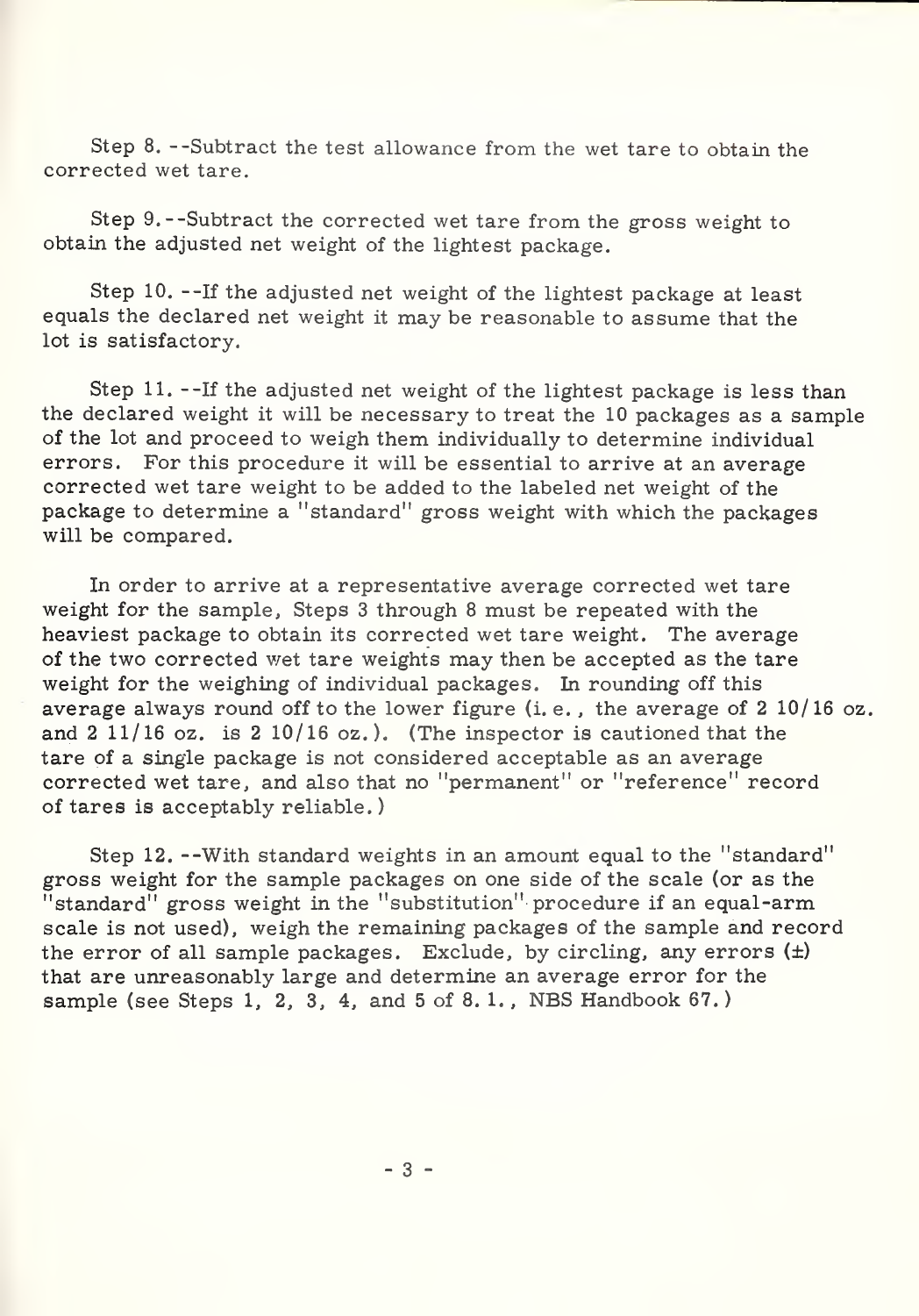

Fig. 1. A light weight portable test stand with an adjustable valve actuator depressor. (Component list, assembly, and operation described on the facing page.)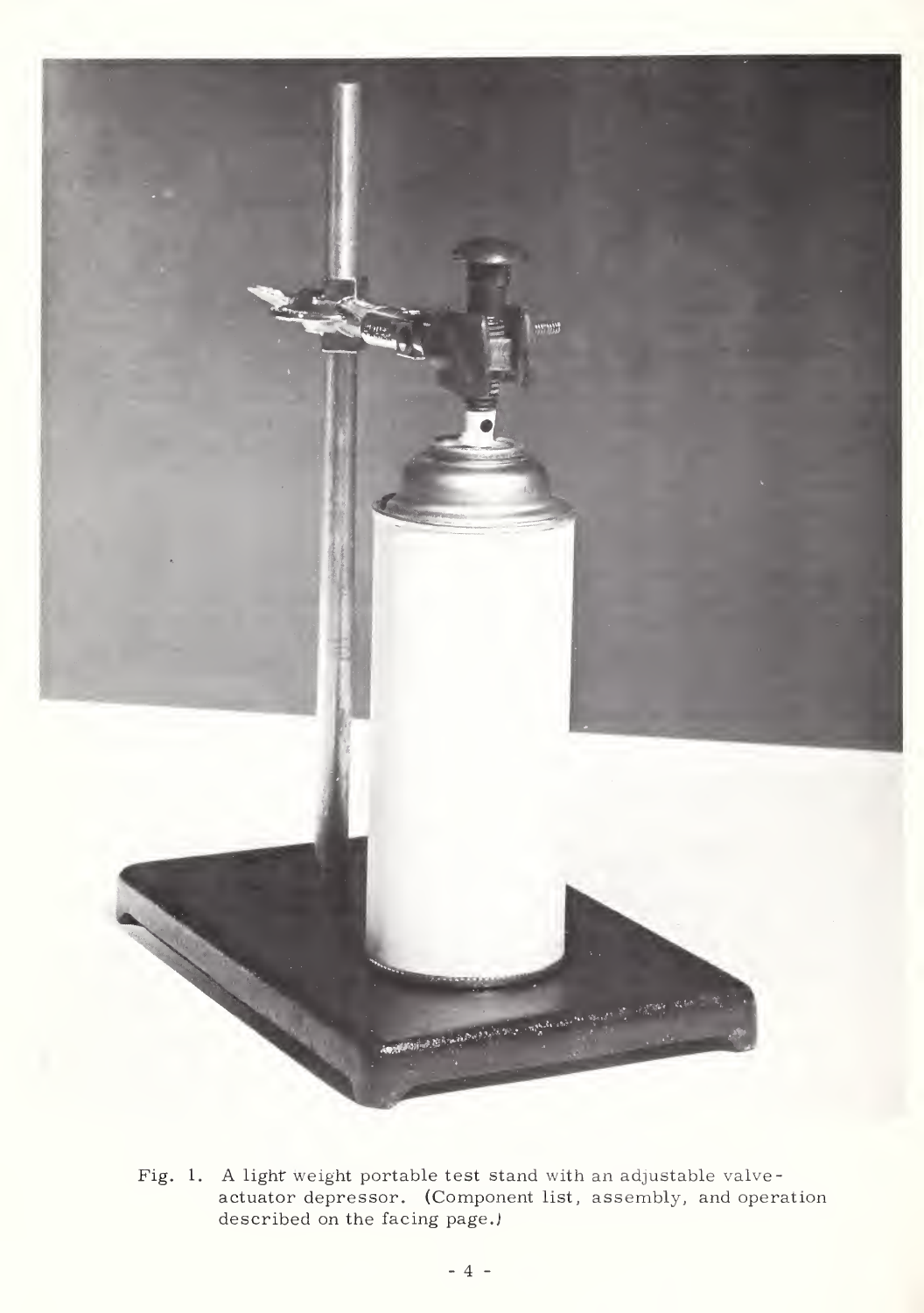The light weight portable test stand with the adjustable valveactuator depressor may be assembled easily. The major components are available from any scientific supply company. The components and the approximate cost are as follows:

| Item                                               | Approximate Cost      |
|----------------------------------------------------|-----------------------|
| Support Stand                                      | \$2.00                |
| Utility Clamp                                      | 1.75                  |
| Carriage Bolt (1/2 in.,<br>$2-3$ in. long) and Nut | <u>. 10</u><br>\$3.85 |

In the assembly of the stand, the carriage bolt is threaded into the nut and the nut is gripped tightly by the rubber covered jaws of the clamp. The clamp is then mounted on the rod of the support stand.

In the operation of the stand, the height of the clamp is adjusted to the height of the container under test and the final valve-depressing adjustment made by turning down the carriage bolt until maximum flow of product is obtained.

 $-5 -$ 

USCOMM-NBS-DC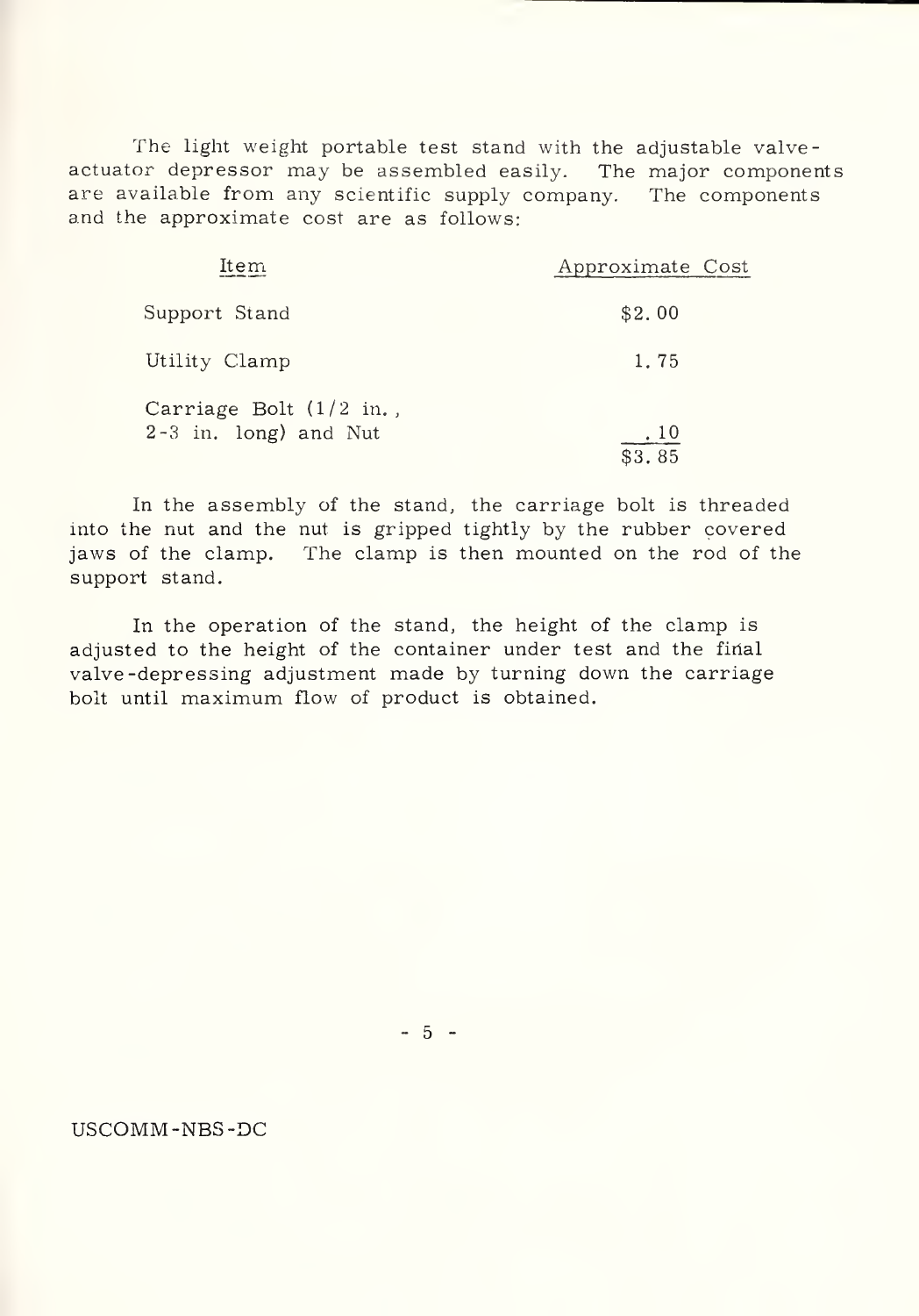## EXAMPLES OF LOW-VISCOSITY AEROSOL PRODUCTS

Hair Sprays Colognes Window Cleaners Starches and Material Finishes Insecticides Room Deodorants Deodorants (personal) Waterproofers Mothproofers Antiseptics and Medicants De-icers Ignition Spray Insect Repellant Furniture Polish Dog and Pet Sprays Oil Spray Battery Cleaner Shoe Polishes and Leather Conditioners Wall Cleaner Suntan Lotion Spray-on Bandage Run-stoppers Pre-shave Lotion Neomycin Spray Nasal Relief Spray External Analgesics Charcoal Lighters Fire Extinguisher Anti-static Spray Carburetor Cleaners Plant Food Auto Quick Start Sprays Whitewall Tire Cleaner